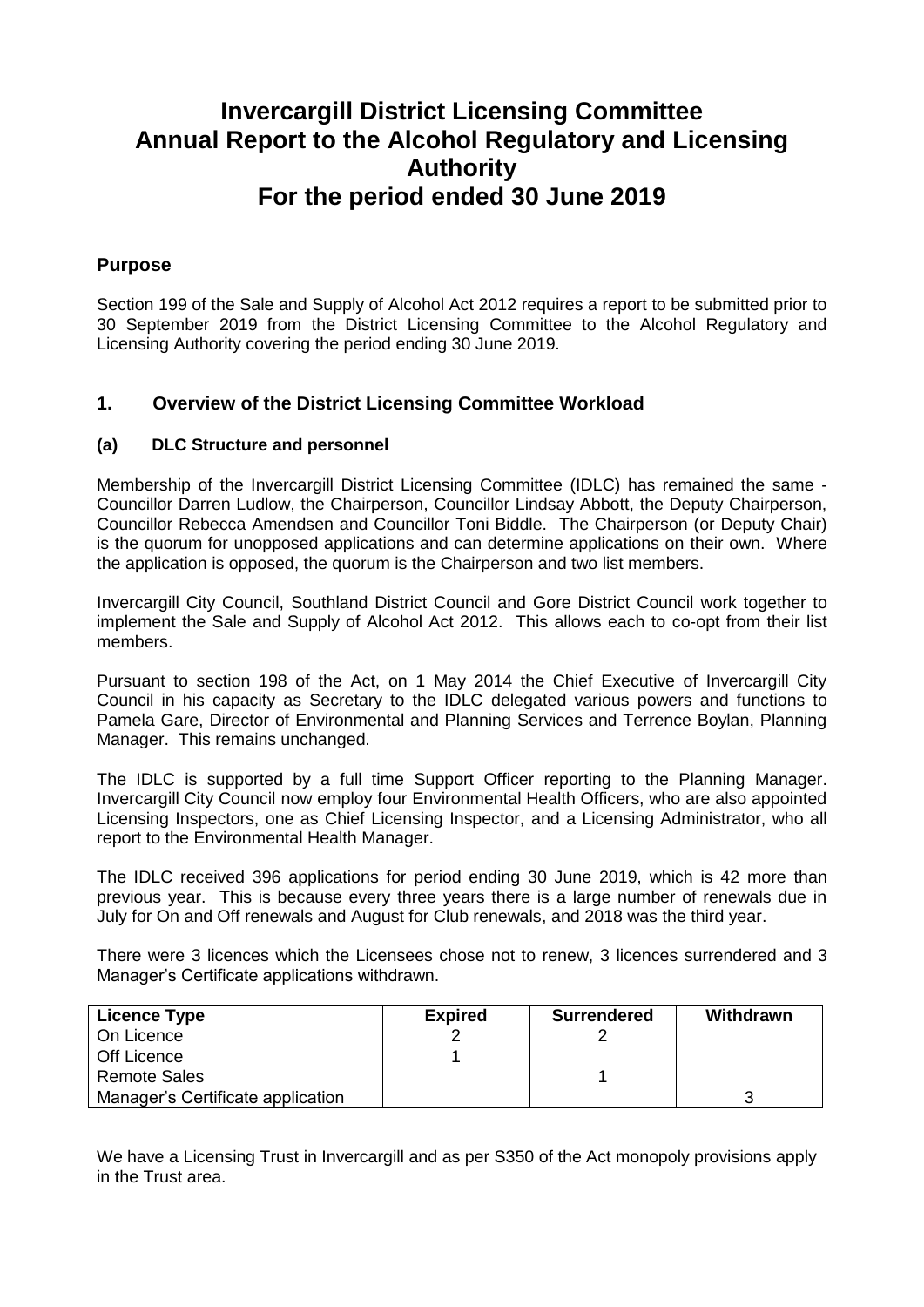#### **(b) DLC Meetings and Hearings**

The IDLC meet once a week to consider and decide on applications.

One hearing for an On Licence application which was unopposed by the reporting agencies, however an objection was received from a member of the public. Following the hearing it was deemed that the application met the requirements of the Act, and the granting of the On Licence would not affect the amenity and good order of the location, subject to the issue of a 100(f) certificate and compliance with Fire and Emergency New Zealand.

Our first Remote Sales Off Licence was issued in February 2020. The applicant appointed a Duty Manager.

Invercargill City is currently undergoing large re-development in the CBD, which will require some licensees to relocate.

#### **2. DLC Initiatives**

A reminder to apply early for Summer Special Licences is sent every year to those people and organisations that have sought special licences for the Christmas/New Year period in the past. This process has worked well and applications were received well within the required time frame for the Christmas period.

Public Notices are now advertised on Council's website, ensuring the required timeframes are met. Active Special lIcences and Licensed Premises are displayed on Council's website.

#### **3. Local Alcohol Policy effect**

The combined Local Alcohol Policy is currently under review.

A Joint Committee has been set up by IDLC and Southland District Council to make decisions and hear any submissions. A draft LAP was adopted by the Joint Committee for Public Consultation. The submission period closes on 5 August 2019.

Key issues are ensuring consistency with trading hours, sensitive sites consultation, providing guidance on definition of licensed premises and limiting late night opening to the Invercargill CBD. The Policy defines a dedicated area of late night entertainment venues. It considers the effects of licensed premises on the local area in which it is situated.

The Policy may be reviewed every six years to ensure it is up to day, relevant and meets legal requirements.

#### **4. Legislation**

The Sale and Supply of Alcohol (Fees) Regulations 2013, section 6(4) states a territorial authority may in its discretion assign a fees category to premises that is 1 level lower than the fees category determined under subclause (1).

In December 2015 Invercargill City Council adopted the recommendation to reduce alcohol licensing fees by one level, subject to conditions. Should there be a breach of the Act resulting in a holding by ARLA the fee rating would be increased one level above actual rating for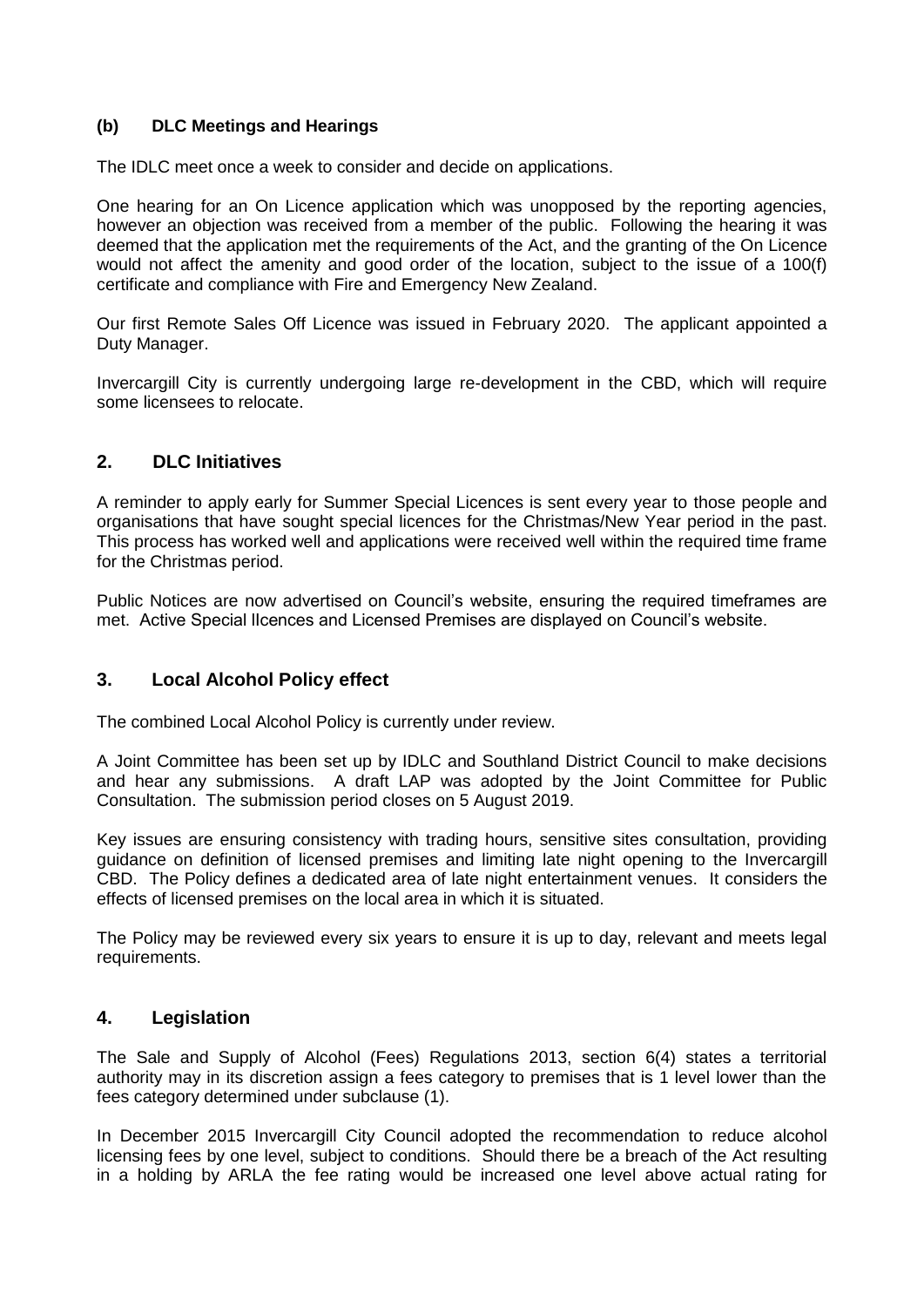18 months, and then remain at actual rating for a further 18 months. Fees paid to ARLA are based on actual rating.

#### **5. Changes, trends and initiatives**

Applications without opposition/objections are processed within 30 working days. IDLC are moving towards a more electronic system for both the lodging and processing of applications to streamline the system.

All Licences, Manager's Certificates and Decisions granted are sent to applicants electronically. ARLA Monthly and Annual Returns are submitted electronically.

IDLC work with the Council's Building Department to ensure any building related matters are addressed early so certificates can be issued under section 100(f) of the Sale and Supply of Alcohol Act.

Fire and Emergency New Zealand (FENZ) advised that premises that apply for a Special Licence for over 100 persons attending should have a Fire Evacuation Scheme.

#### **6. Statistical information**

Annual Return and Current listing of Licensed Premises are attached to this Report.

#### **Conclusion**

The IDLC workload increased this year due to the tri yearly renewal period, however all applications were processed in a timely manner.

The Sale and Suppply of Alcohol Act 2012 is well embedded in the hospitality industry, and an increasing number of applications being processed without the need for further information.

It is anticipated that in 2019/2020 that applications will be able to be lodged and paid for on-line. This service will further improve efficiency for applicants and staff alike.

Darren Ludlow **Chairperson Invercargill District Licensing Committee**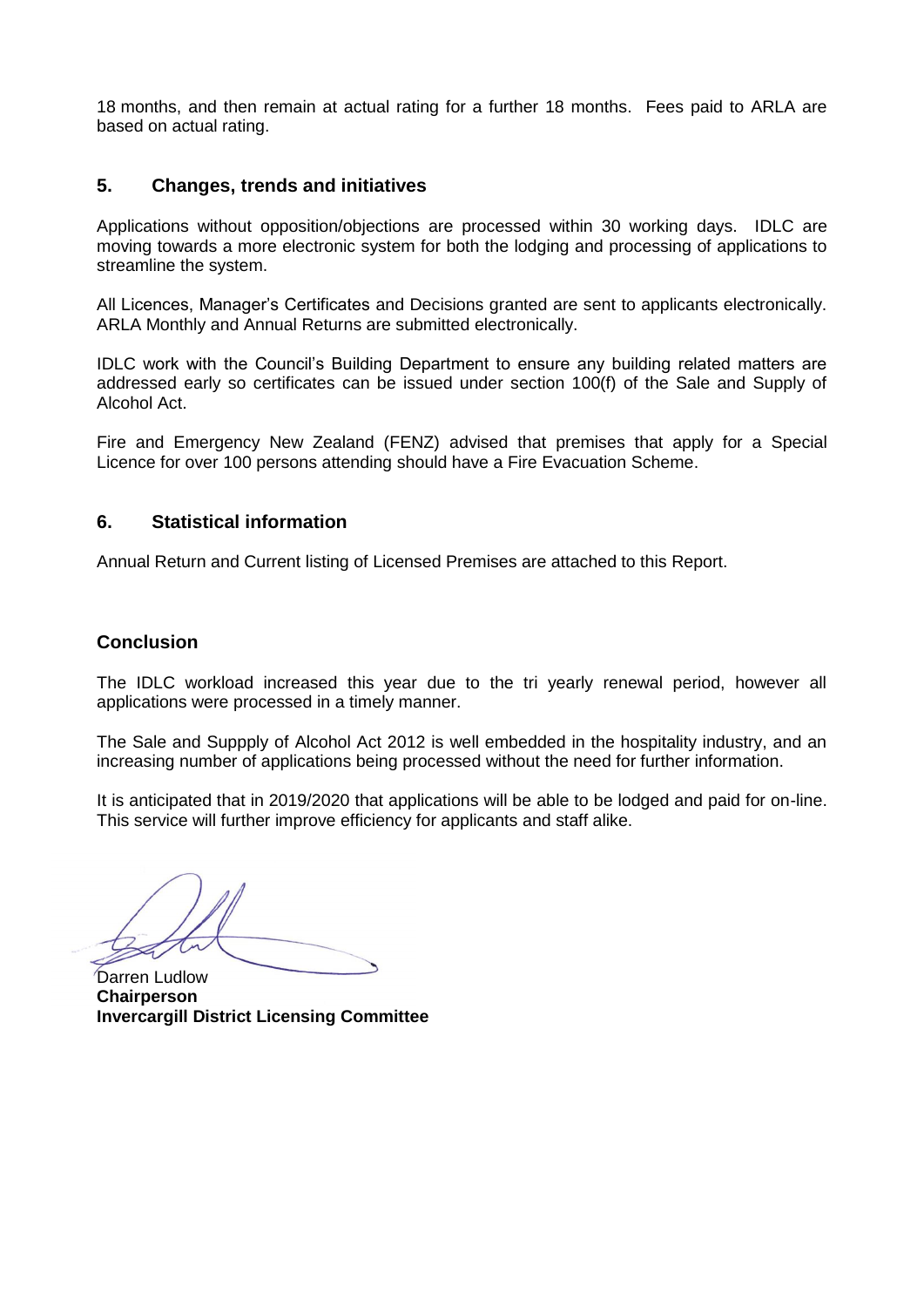# **Annual Return (Fees) to Alcohol Regulatory Licensing Authority**

### **Territorial Authority : INVERCARGILL CITY COUNCIL Annual Return for the Year Ending 2019**

### On LICENCE, Off LICENCE and Club LICENCE Applications Received:

| Application type                            | Number<br>received in<br>fee category:<br>Very low |    | Number<br>received in fee<br>category: Low |              | Number<br>received in fee<br>category:<br>Medium |    | Number<br>received in fee<br>category: High |   | Number<br>received in<br>fee<br>category:<br>Very High |   |
|---------------------------------------------|----------------------------------------------------|----|--------------------------------------------|--------------|--------------------------------------------------|----|---------------------------------------------|---|--------------------------------------------------------|---|
| <b>ON LICENCE new</b>                       |                                                    |    |                                            | 3            |                                                  | 3  |                                             |   |                                                        |   |
| ON LICENCE variation                        |                                                    |    |                                            |              |                                                  |    |                                             |   |                                                        |   |
| ON LICENCE renewal                          |                                                    | 1  |                                            | 4            |                                                  | 16 |                                             | 1 |                                                        |   |
| OFF LICENCE new                             |                                                    |    |                                            | 4            |                                                  | 3  |                                             |   |                                                        |   |
| <b>OFF LICENCE variation</b>                |                                                    |    |                                            |              |                                                  |    |                                             |   |                                                        |   |
| OFF LICENCE renewal                         |                                                    |    |                                            | $\mathbf{1}$ |                                                  | 6  |                                             | 5 |                                                        |   |
| <b>CLUB LICENCE new</b>                     |                                                    |    |                                            |              |                                                  |    |                                             |   |                                                        |   |
| <b>CLUB LICENCE variation</b>               |                                                    |    |                                            |              |                                                  |    |                                             |   |                                                        |   |
| <b>CLUB LICENCE renewal</b>                 |                                                    | 21 |                                            | 7            |                                                  |    |                                             |   |                                                        |   |
|                                             |                                                    |    |                                            |              |                                                  |    |                                             |   |                                                        |   |
| <b>TOTALS</b>                               |                                                    | 22 |                                            | 19           |                                                  | 28 |                                             | 6 |                                                        | 0 |
| Total fee payable to                        | \$                                                 |    | \$                                         |              | \$                                               |    | \$                                          |   | \$                                                     |   |
| <b>ARLA (GST incl)</b>                      | 379.50                                             |    | 655.50                                     |              | 1,449.00                                         |    | 517.50                                      |   |                                                        |   |
| <b>TOTAL fee paid to ARLA</b><br>(GST incl) |                                                    |    |                                            |              |                                                  |    |                                             |   |                                                        |   |
|                                             | \$                                                 |    | \$                                         |              | \$                                               |    | \$                                          |   | \$                                                     |   |
| <b>Balance payable</b>                      | 379.50                                             |    | 655.50                                     |              | 1,449.00                                         |    | 517.50                                      |   |                                                        |   |
|                                             |                                                    |    |                                            |              |                                                  |    |                                             |   |                                                        |   |

## Annual Fees for Existing LICENCEs Received:

| LICENCE type        | Number<br>received in<br>fee category:<br>Very low | Number<br>received in fee<br>category: Low | Number<br>received in fee<br>category:<br>Medium | Number<br>received in fee<br>category: High | Number<br>received in<br>fee<br>category:<br>Very High |
|---------------------|----------------------------------------------------|--------------------------------------------|--------------------------------------------------|---------------------------------------------|--------------------------------------------------------|
| ON LICENCE          | 4                                                  | 13                                         | 43                                               | 6                                           |                                                        |
| <b>OFF LICENCE</b>  |                                                    | 5                                          | 18                                               | 8                                           |                                                        |
| <b>CLUB LICENCE</b> | 33                                                 | 10                                         | 0                                                | 0                                           | $\mathbf 0$                                            |
| <b>TOTALS</b>       | 37                                                 | 28                                         | 61                                               | 14                                          | $\mathbf 0$                                            |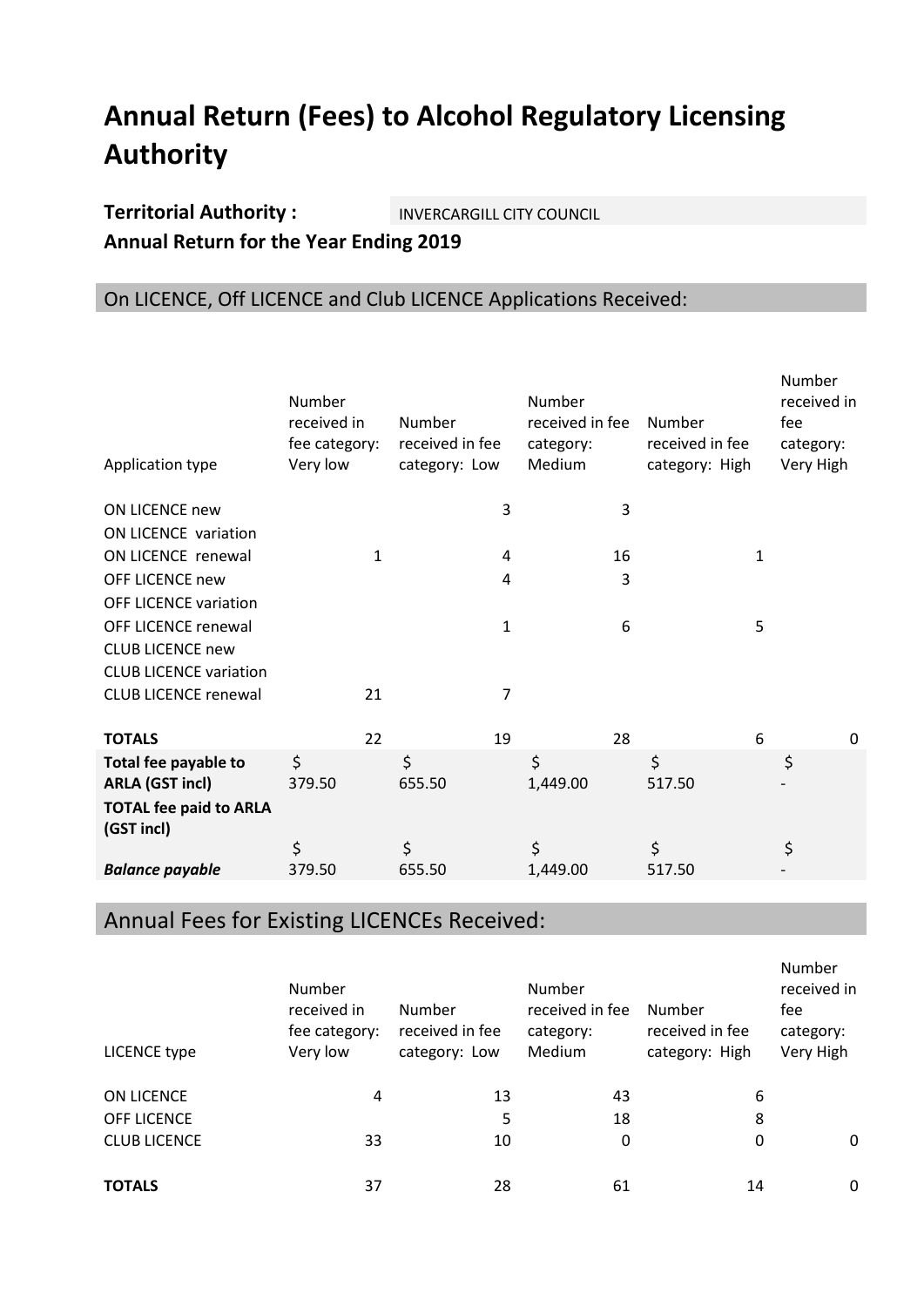| Total fee payable to<br><b>ARLA (GST incl)</b> | 638.25 | 966.00 | 3,156.75 | 1,207.50 | $\overline{\phantom{0}}$ |
|------------------------------------------------|--------|--------|----------|----------|--------------------------|
| <b>TOTAL fee paid to ARLA</b><br>(GST incl)    |        |        |          |          |                          |
|                                                |        |        |          |          |                          |
| <b>Balance payable</b>                         | 638.25 | 966.00 | 3,156.75 | 1,207.50 | $\overline{\phantom{0}}$ |

## Managers' Certificate Applications Received:

| <b>MANAGER'S</b>              |          |     |
|-------------------------------|----------|-----|
| <b>CERTIFICATE - new</b>      |          | 76  |
| MANAGFR'S                     |          |     |
| <b>CERTIFICATE - renewal</b>  |          | 116 |
|                               |          |     |
| <b>TOTALS</b>                 |          | 192 |
| Total fee payable to          | \$       |     |
| <b>ARLA (GST incl)</b>        | 5.520.00 |     |
| <b>TOTAL fee paid to ARLA</b> |          |     |
| (GST incl)                    |          |     |
|                               | Ś        |     |
| <b>Balance payable</b>        | 5,520.00 |     |

# Special LICENCE Applications Received:

|                 | Number      | Number          | Number      |    |
|-----------------|-------------|-----------------|-------------|----|
|                 | received in | received in     | received in |    |
|                 | category:   | category: Class | category:   |    |
|                 | Class 1     |                 | Class 3     |    |
| SPECIAL LICENCE | 12          | 23              |             | 86 |

## Temporary Authority Applications Received:

Number received:

**TEMPORARY** AUTHORITY 8

## Permanent Club Charter Payments Received:

|                         | Number      |
|-------------------------|-------------|
|                         | received:   |
|                         | Missed July |
|                         | 2018, so    |
| 1 x PERMANENT CLUB      | paid twice  |
| <b>CHARTER PAYMENTS</b> | July 2019.  |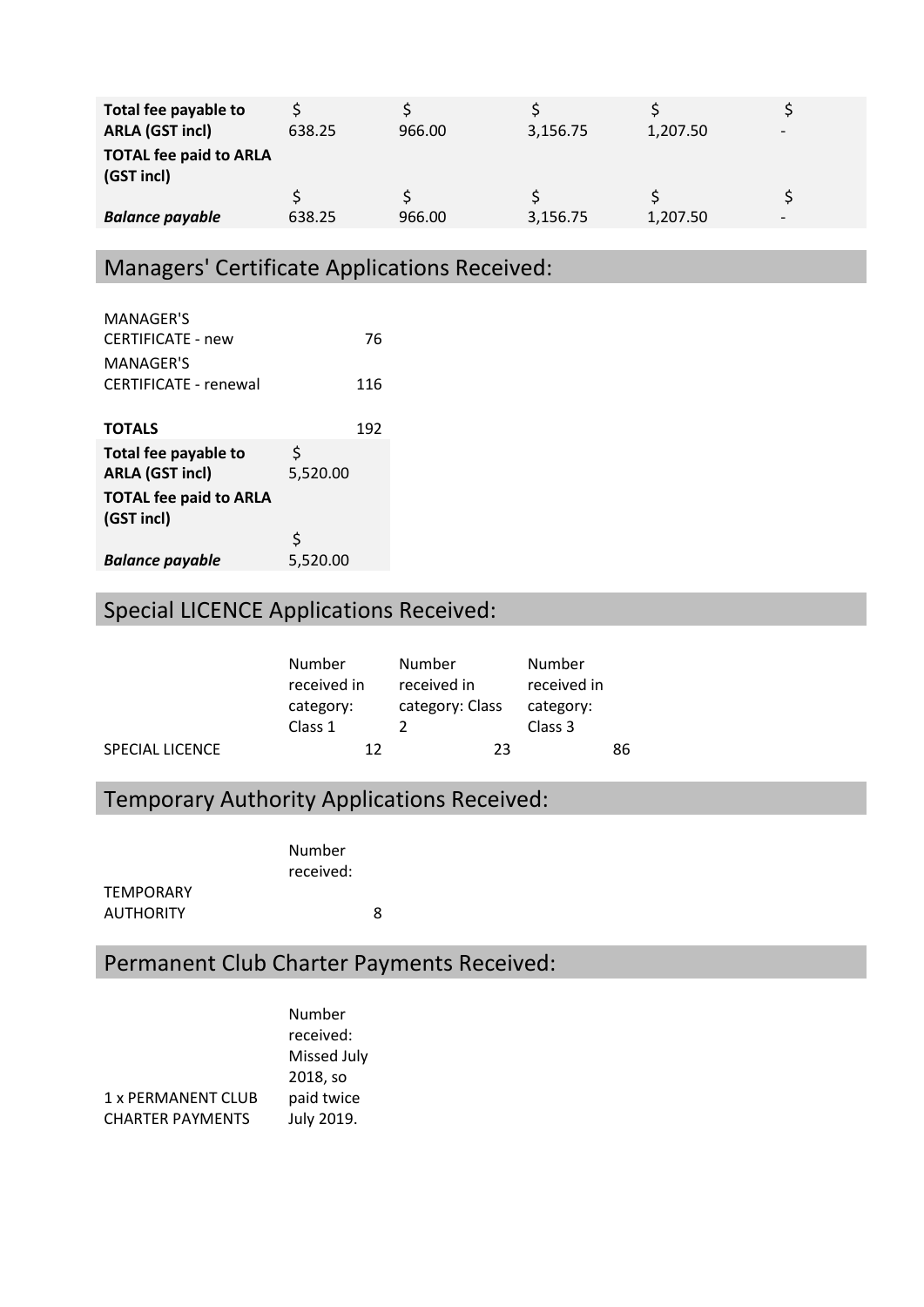| <b>Type</b>         | <b>Trade Name</b>                                   |
|---------------------|-----------------------------------------------------|
| Club Licence        | 2ND NZEF ASSOCIATION                                |
| Club Licence        | 550 TAY STREET                                      |
| <b>Club Licence</b> | <b>BLUFF BOWLING CLUB</b>                           |
| Club Licence        | <b>BLUFF GOLF CLUB</b>                              |
| Club Licence        | <b>BLUFF MEMORIAL RSA</b>                           |
| Club Licence        | <b>BLUFF RFC</b>                                    |
| <b>Club Licence</b> | <b>CLUB SOUTHLAND</b>                               |
| <b>Club Licence</b> | <b>COLDSTREAM CLUB</b>                              |
| Club Licence        | <b>COLLEGIATE RFC</b>                               |
| Club Licence        | <b>GEORGETOWN BOWLING CLUB</b>                      |
| <b>Club Licence</b> | <b>GREEN ACRES COUNTRY CLUB</b>                     |
| Club Licence        | <b>INVERCARGILL NORTHEND</b><br><b>BOWLING CLUB</b> |
| Club Licence        | <b>INVERCARGILL BOWLING CLUB</b>                    |
| <b>Club Licence</b> | <b>INVERCARGILL CONTRACT</b>                        |
|                     | <b>BRIDGE CLUB</b>                                  |
| Club Licence        | <b>INVERCARGILL GOLF CLUB</b>                       |
| <b>Club Licence</b> | <b>INVERCARGILL MUSICAL</b><br><b>THEATRE</b>       |
| Club Licence        | <b>INVERCARGILL RFC (BLUES)</b>                     |
| <b>Club Licence</b> | <b>INVERCARGILL WORKINGMEN'S</b><br><b>CLUB</b>     |
| Club Licence        | <b>KEW BOWLING CLUB INC</b>                         |
| <b>Club Licence</b> | <b>MAKAREWA COUNTRY CLUB</b>                        |
| <b>Club Licence</b> | MAKAREWA SQUASH RACKETS<br><b>CLUB</b>              |
| Club Licence        | MARIST BROTHERS OLD BOYS RC                         |
| Club Licence        | <b>OLD BOYS AFC</b>                                 |
| Club Licence        | OTATARA BOWLING CLUB                                |
| <b>Club Licence</b> | PIRATES OLD BOYS RUGBY CLUB                         |
| <b>Club Licence</b> | <b>QUEENS PARK GOLF CLUB</b>                        |
| <b>Club Licence</b> | <b>SDC STAFF SOCIAL CLUB</b>                        |
| Club Licence        | SOUTHEND UNITED                                     |
| Club Licence        | SOUTHLAND BOWLING CLUB                              |
| <b>Club Licence</b> | SOUTHLAND CLAY TARGET CLUB                          |
| <b>Club Licence</b> | SOUTHLAND INDOOR BOWLS<br><b>CENTRE</b>             |
| Club Licence        | SOUTHLAND MUSICIANS CLUB                            |
| Club Licence        | SOUTHLAND REFEREES CLUB                             |
| Club Licence        | <b>SQUASH CITY</b>                                  |
| Club Licence        | STAR RUGBY FOOTBALL CLUB                            |
| Club Licence        | TE RANGI BOWLING CLUB                               |
| Club Licence        | <b>TERETONGA PARK</b>                               |
| Club Licence        | THISTLE AFC                                         |
| Club Licence        | <b>VINTAGE CAR CLUB</b>                             |
| Club Licence        | <b>WAIHOPAI AFC</b>                                 |
| Club Licence        | <b>WAIHOPAI BOWLING CLUB</b>                        |
| Club Licence        | <b>WAIKIWI BOWLING CLUB</b>                         |
| Club Licence        | WAIKIWI RUGBY FOOTBALL CLUB                         |
| Club Licence        | <b>WAVERLEY BOWLING CLUB</b>                        |
| Off Licence         | <b>ASCOT PARK MOTOR HOTEL</b>                       |
| Off Licence         | <b>BLUFF FOURSQUARE</b>                             |
| Off Licence         | <b>BLUFF LIQUOR CENTRE</b>                          |
| Off Licence         | <b>BOTTLE O OTATARA</b>                             |
| <b>Off Licence</b>  | CENTREPOINT LIQUORLAND                              |
| Off Licence         | <b>CLIFTON CLUB INN</b>                             |

#### **Type Trade Name Address**

177 Don Street INVERCARGILL 550 Tay Street INVERCARGILL 166 Barrow Street BLUFF 160 Omaui Road INVERCARGILL 42-44 Gore Street BLUFF 141 Foyle Street BLUFF 115 Leet Street INVERCARGILL 72 Victoria Avenue INVERCARGILL 27-28 Lindisfarne Street INVERCARGILL 35 John Street INVERCARGILL 89 Steel Road INVERCARGILL 112 Gala Street INVERCARGILL 148 Bowmont Street INVERCARGILL 50 Elles Road INVERCARGILL

190 Dunns Road INVERCARGILL 176 Don Street INVERCARGILL

214A Conon Street INVERCARGILL 154 Esk Street INVERCARGILL

20 McQuarrie Street INVERCARGILL 61 Pomona Road East INVERCARGILL 66-84 Flora Road East INVERCARGILL

32 Miller Street INVERCARGILL 296 St Andrew Street INVERCARGILL 9 Ruru Avenue INVERCARGILL **74 Lithgow Street INVERCARGILL** 215 Kelvin Street INVERCARGILL 15 Forth Street INVERCARGILL 11 Saturn Street INVERCARGILL 34-40 Forth Street INVERCARGILL 45 Pacific Avenue INVERCARGILL 50 Onslow Street INVERCARGILL

33 Preston Street INVERCARGILL 278 Tweed Street INVERCARGILL 12 Onslow Street INVERCARGILL 233 King Street INVERCARGILL 85 Doon Street INVERCARGILL 86 Sandy Point Road INVERCARGILL 200 Islington Street INVERCARGILL 46 Ariki Avenue INVERCARGILL 31 Surrey Park Road INVERCARGILL 63 Park Street INVERCARGILL 28A Fraser Street INVERCARGILL 110-220 Bainfield Road INVERCARGILL 225-233 King Street INVERCARGILL 41 Racecourse Road INVERCARGILL 54 Gore Street BLUFF 70 Gore Street BLUFF 1 Marama Avenue South INVERCARGILL 252 Dee Street INVERCARGILL 99 Wicklow Street INVERCARGILL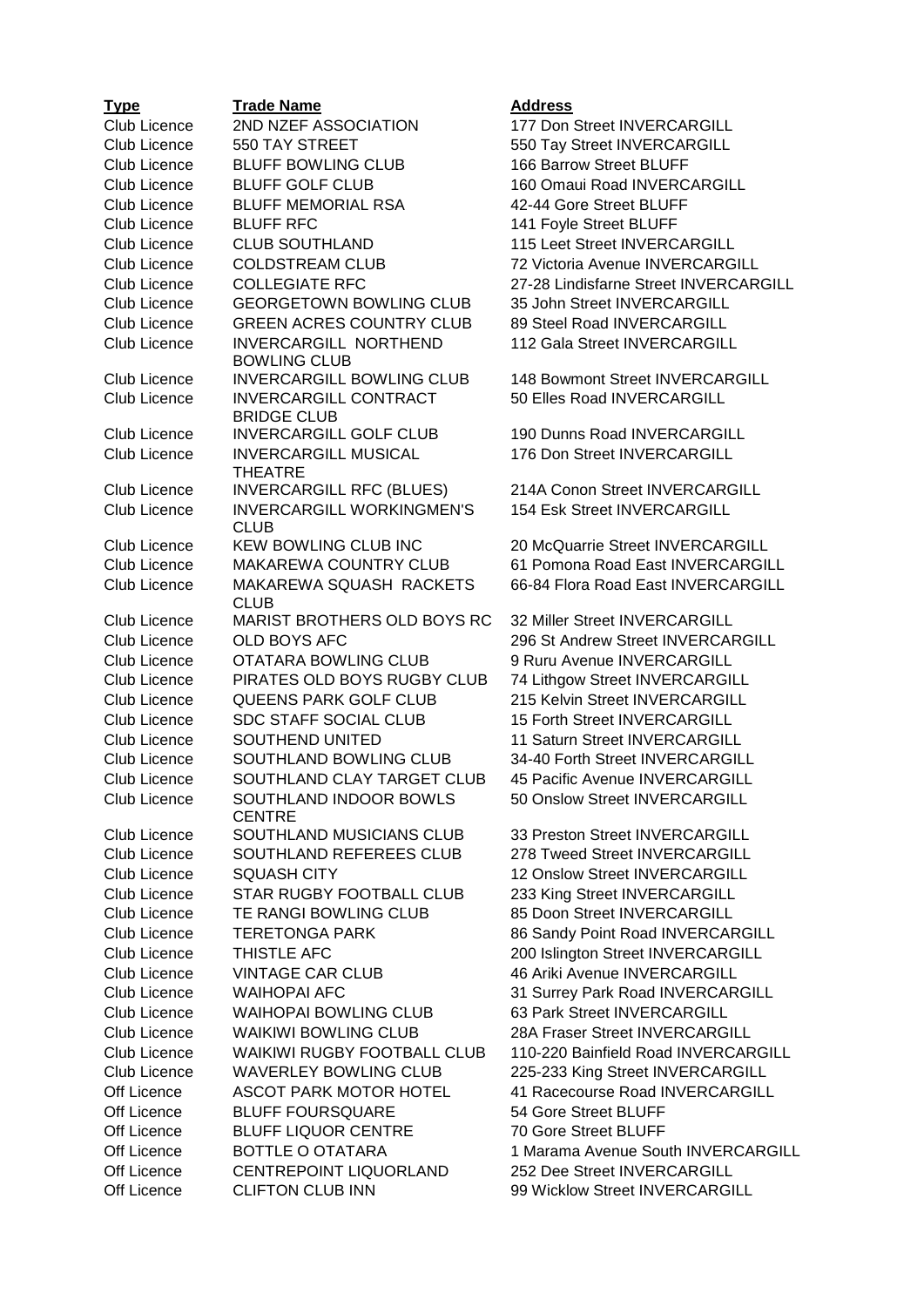Off Licence COLLINGWOOD BOTTLE STORE 44 North Road INVERCARGILL Off Licence EAGLE HOTEL 134 Gore Street BLUFF Off Licence **EAST END BOTTLE STORE** 12 Bamborough Street INVERCARGILL Off Licence EASTERN SUBURBS TAVERN 61 Glengarry Crescent INVERCARGILL Off Licence GOLDEN AGE TAVERN 86 Gore Street BLUFF Off Licence HOMESTEAD TAVERN 309 Dee Street INVERCARGILL Off Licence **INVERCARGILL WORKINGMENS** CLUB Off Licence KELVIN HOTEL 20 Kelvin Street INVERCARGILL Off Licence LORNEVILLE SUPER LIQUOR 31 Wallacetown Lorneville Highway Off Licence NEWFIELD TAVERN 305 Centre Street INVERCARGILL Off Licence NORTHERN TAVERN 40 St Andrew Street INVERCARGILL Off Licence OTATARA FOUR SQUARE 99 Dunns Road INVERCARGILL Off Licence OUTPOST AT THE CABBAGE TREE 379 Dunns Road INVERCARGILL Off Licence SOUTH CITY LIQUORLAND 66 Elles Road INVERCARGILL Off Licence SUPER LIQUOR SOUTHLAND 406 Elles Road INVERCARGILL Off Licence THE FACTORY 162 Rockdale Road INVERCARGILL Off Licence WAIKIWI TAVERN OFF 181 North Road INVERCARGILL Off Licence WINDSOR STREET WINE STORE 8 Windsor Street INVERCARGILL On Licence A R INDIAN RESTAURANT & BAR 2 Ruru Street INVERCARGILL On Licence AIR NEW ZEALAND LOUNGE 69-106 Airport Avenue INVERCARGILL On Licence ASCOT AT THE CIVIC 88 Tay Street INVERCARGILL On Licence ASCOT PARK HOTEL CATERING 41 Racecourse Road INVERCARGILL On Licence ASCOT PARK MOTOR HOTEL 41 Racecourse Road INVERCARGILL On Licence BOMBAY PALACE 68 Forth Street INVERCARGILL On Licence BURGERFUEL 119-123 Dee Street INVERCARGILL On Licence BUSTER CRABB 326 Dee Street INVERCARGILL On Licence CLIFTON CLUB INN 99 Wicklow Street INVERCARGILL On Licence CORINTHIAN CONVENTIONS **CENTRE** On Licence DA VINCIS PIZZERIA 300 Dee Street INVERCARGILL On Licence DIVA'Z 147-149 Dee Street INVERCARGILL On Licence EAGLE HOTEL 134 Gore Street BLUFF On Licence EASTERN SUBURBS TAVERN 61 Glengarry Crescent INVERCARGILL On Licence **ELEGANCE AT 148 ON ELLES** 148 Elles Road INVERCARGILL On Licence ELMWOOD GARDENS 309 Dee Street INVERCARGILL On Licence FIRST IN WINDSOR 72 King Street INVERCARGILL On Licence FOVEAUX HOTEL 40 Gore Street BLUFF On Licence GERRARDS RESTAURANT 3 Leven Street INVERCARGILL On Licence GLASINES CAFE BAR 257 Elles Road INVERCARGILL On Licence GOLDEN AGE TAVERN 86 Gore Street BLUFF On Licence HOMESTEAD TAVERN 309Dee Street INVERCARGILL On Licence HONG KONG RESTAURANT 36 Esk Street INVERCARGILL On Licence INDIAN AT THE CRESCENT 5-11The Crescent INVERCARGILL On Licence INDUSTRY CAFE 33 Arena Avenue INVERCARGILL On Licence INVERCARGILL REPERTORY **SOCIETY** On Licence JAGZ OF VILLAGE GREEN 34 Windsor Street INVERCARGILL On Licence KELVIN HOTEL 20 Kelvin Street INVERCARGILL On Licence KOJI JAPANESE RESTAURANT AND SUSHI BAR<br>LONE STAR CAFE & BAR On Licence LONE STAR CAFE & BAR 197-205 Dee Street INVERCARGILL On Licence LOUIES RESTAURANT 142-144 Dee Street INVERCARGILL On Licence MECCASPRESSO 25 Tay Street INVERCARGILL On Licence NEWFIELD TAVERN 305 Centre Street INVERCARGILL

Off Licence CLUB SOUTHLAND 115 Leet Street INVERCARGILL 154 Esk Street INVERCARGILL INVERCARGILL

154 Esk Street INVERCARGILL

167 Esk Street INVERCARGILL

76-80 Tay Street INVERCARGILL